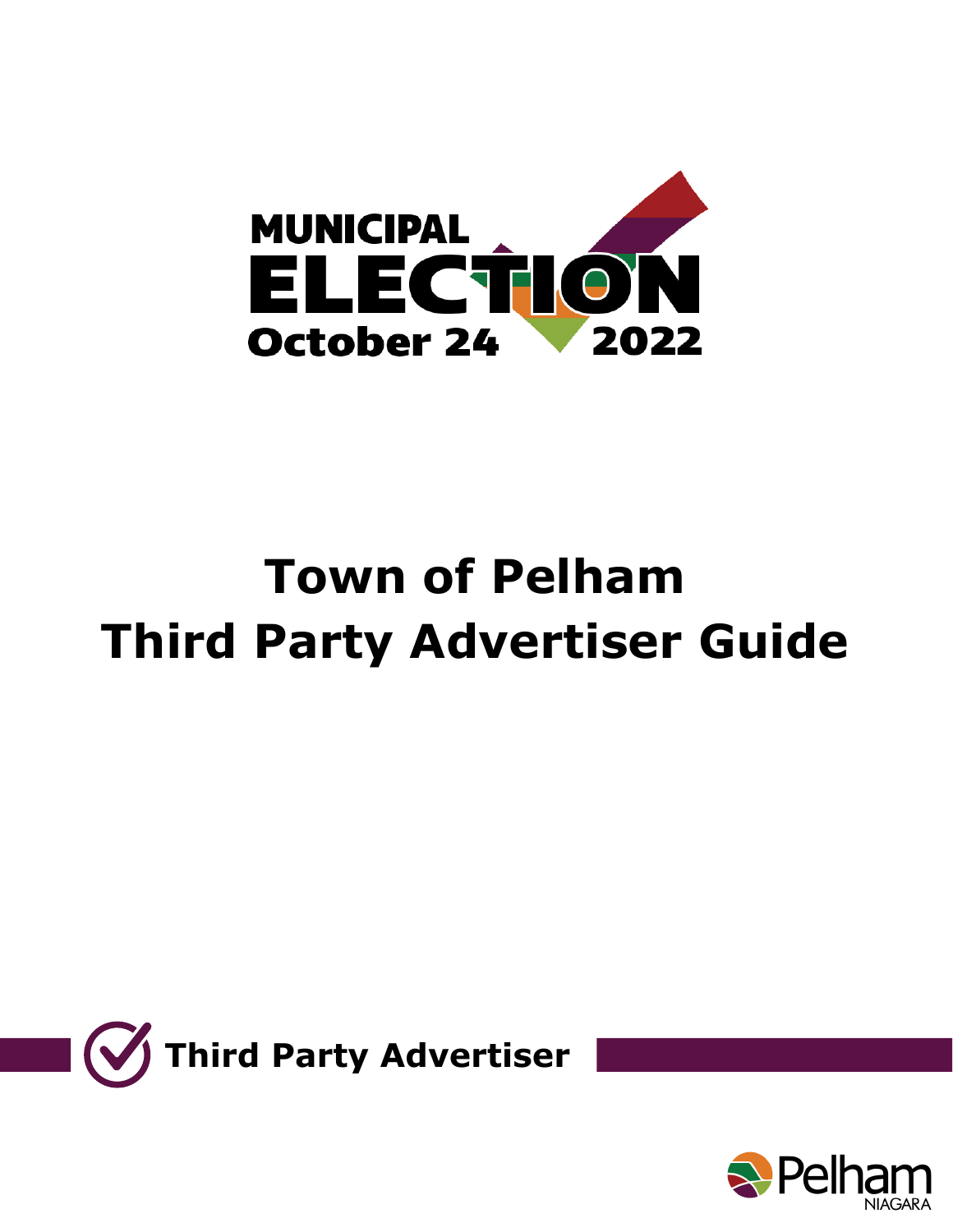# **Table of Contents**

| Financial Statements, Etc. of Registered Third Parties 5   |  |
|------------------------------------------------------------|--|
|                                                            |  |
|                                                            |  |
|                                                            |  |
|                                                            |  |
|                                                            |  |
|                                                            |  |
|                                                            |  |
|                                                            |  |
|                                                            |  |
|                                                            |  |
|                                                            |  |
|                                                            |  |
|                                                            |  |
|                                                            |  |
|                                                            |  |
|                                                            |  |
|                                                            |  |
|                                                            |  |
|                                                            |  |
| Amount to become Property of Municipality of Local Board 8 |  |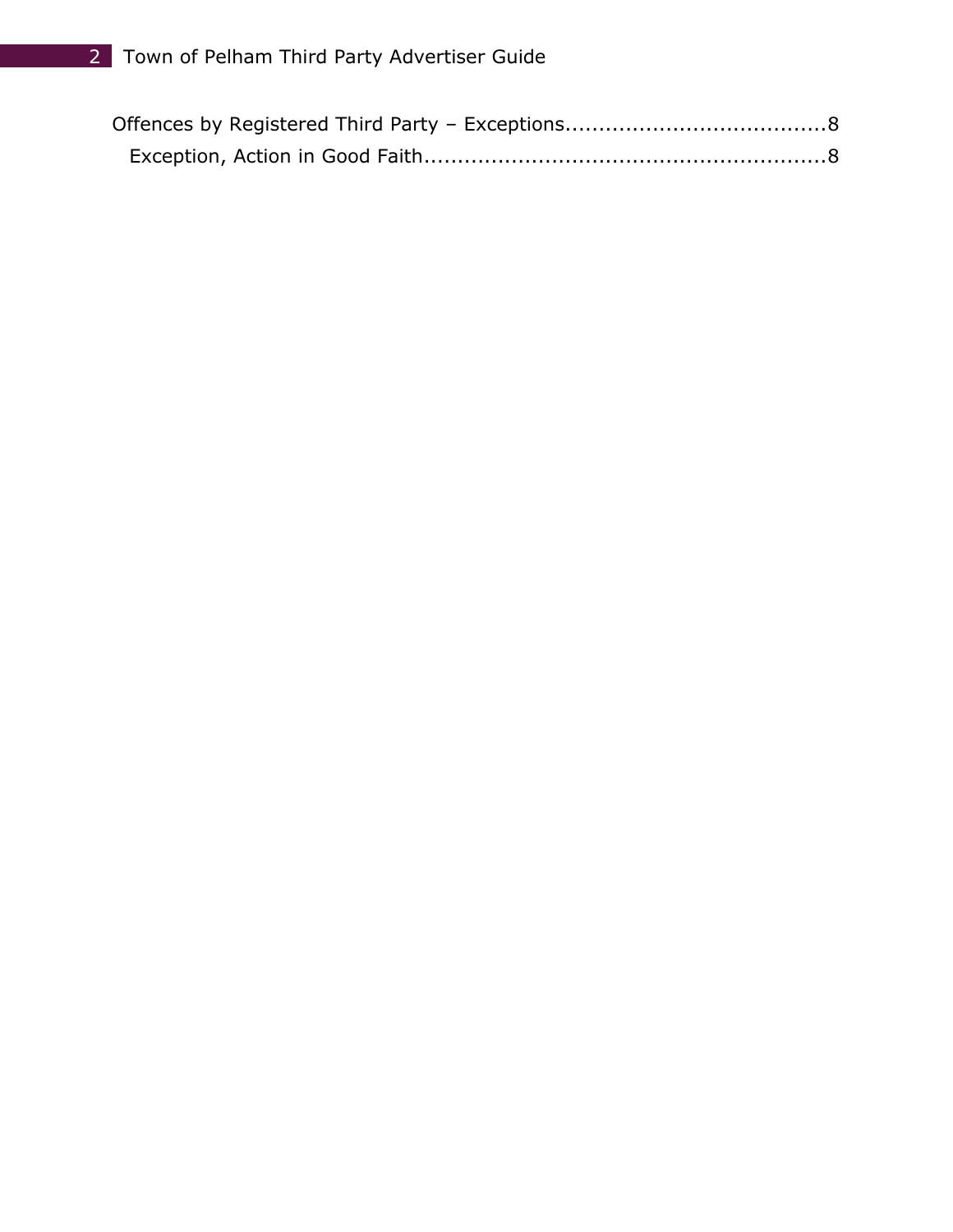# <span id="page-3-0"></span>**Duties of Registered Third Party Advertisers**

Pursuant to Section 88.26 of the *Municipal Elections Act, 1996,* (the 'Act'), a registered third party shall ensure that:

- a. No contributions of money are accepted or expenses are incurred in relation to third party advertisements that appear during an election in a municipality unless one or more campaign accounts are first opened at a financial institution exclusively for the purposes of the election campaign;
- b. All contributions of money are deposited into the campaign accounts;
- c. All funds in the campaign accounts are used exclusively for the purposes of the election campaign;
- d. All payments for expenses are made from the campaign accounts;
- e. Contributions of goods or services are valued;
- f. Receipts are issued for every contribution and obtained for every expense;
- g. Records are kept of,
	- (i) The receipts issued for every contribution,
	- (ii) The value of every contribution,
	- (iii) Whether a contribution is in the form of money, goods or services, and
	- (iv) The contributor's name and address;
- h. Records are kept of every expense including the receipts obtained for each expense;
- i. Records are kept of any claim for payment of an expense that the registered third party disputes or refuses to pay;
- j. Records are kept of the gross income from a fund-raising function and the gross amount of money received at a fund-raising function by donations of \$25 or less or by the sale of goods or services for \$25 or less;
- k. Records are kept of any loan and its terms under section 88.17;
- 1. The records described in clauses  $(q)$ ,  $(h)$ ,  $(i)$ ,  $(j)$  and  $(k)$  are retained by the registered third party for the term of office of the members of the council or local board and until their successors are elected and the newly elected council or local board is organized;
- m. Financial filings are made in accordance with sections 88.29 and 88.32;
- n. Proper direction is given to the persons who are authorized to incur expenses and accept or solicit contributions under the direction of the registered third party;
- o. A contribution of money made or received in contravention of this Act or a by-law passed under this Act is returned to the contributor as soon as possible after the registered third party becomes aware of the contravention;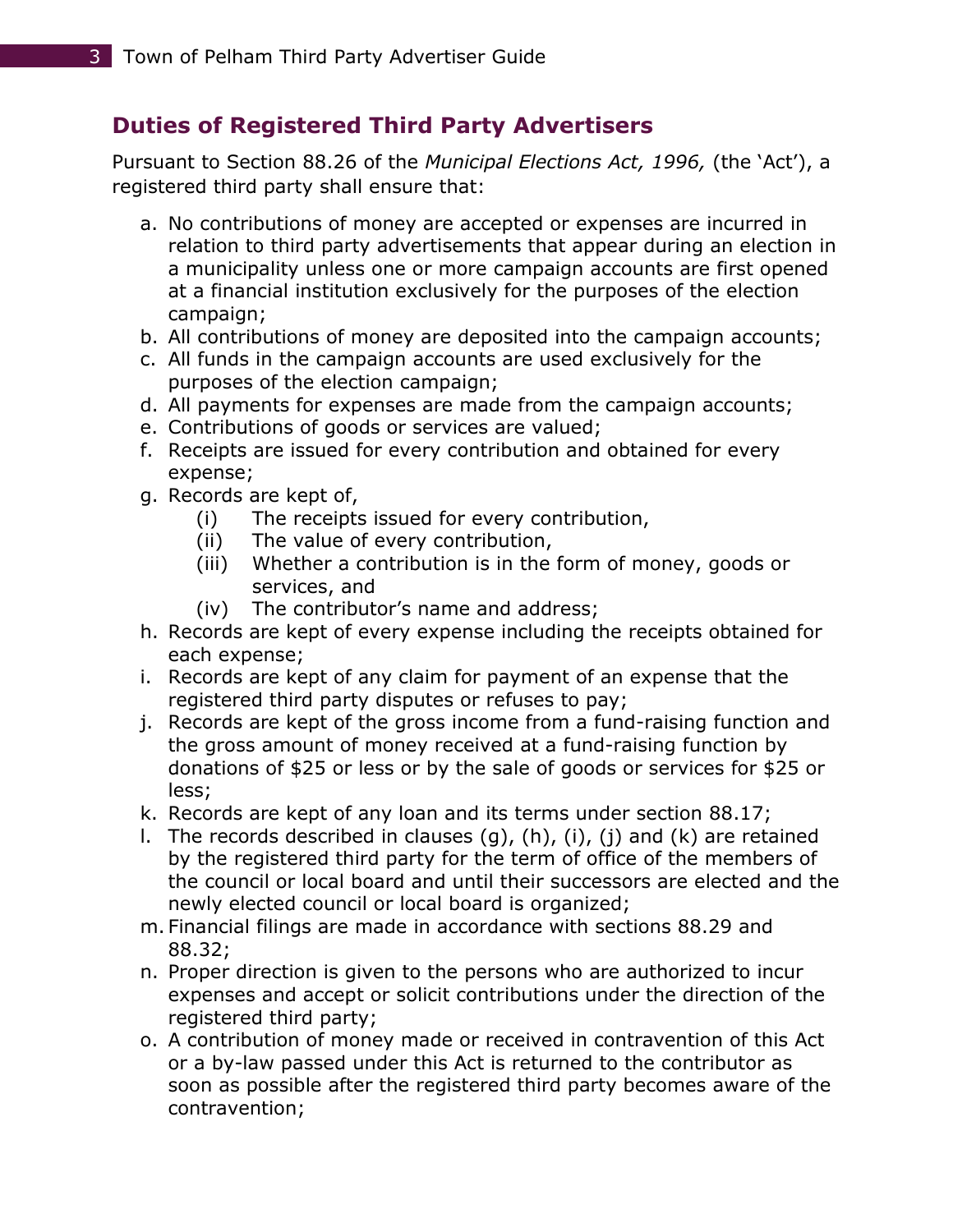- p. A contribution not returned to the contributor under clause (o) is paid to the clerk of the municipality in which the registered third party is registered;
- q. An anonymous contribution is paid to the clerk of the municipality in which the registered third party is registered; and
- r. Each contributor is informed that a contributor shall not make contributions exceeding,
	- (i) A total of \$1,200 to any one registered third party in relation to third party advertisements, and
	- (ii) A total of \$5,000 to two or more registered third parties registered in the same municipality in relation to third party advertisements. 2016, c. 15, s. 61; 2017, c. 10, Sched. 4, s. 8 (16).

# <span id="page-4-0"></span>**Effect of Default by Registered Third Party**

**Section 88.27** (1) Subject to subsection (6) and in addition to any other penalty that may be imposed under this Act, an individual, corporation or trade union that is registered as a registered third party in relation to an election in a municipality is not entitled to register in relation to a subsequent election in the municipality until after the next regular election has taken place,

- a. If the registered third party fails to file a document as required under section 88.29 or 88.32 by the relevant date;
- b. If a document filed under section 88.29 shows on its face a surplus, as described in section 88.31, and the registered third party fails to pay the amount required by subsection 88.31 (4) to the clerk by the relevant date;
- c. If a document filed under section 88.29 shows on its face that the registered third party has incurred expenses exceeding what is permitted under section 88.21; or
- d. If a document filed under section 88.32 shows on its face a surplus and the registered third party fails to pay the amount required by that section by the relevant date. 2016, c. 15, s. 61.

# <span id="page-4-1"></span>**Notice of Default**

(2) In the case of a default described in subsection (1), the clerk shall notify the registered third party in writing that the default has occurred and shall make available to the public the name of the registered third party and a description of the nature of the default. 2016, c. 15, s. 61.

# <span id="page-4-2"></span>**Application to Court**

(3) The registered third party may, before the last day for filing a document under section 88.29 or 88.32, apply to the Superior Court of Justice to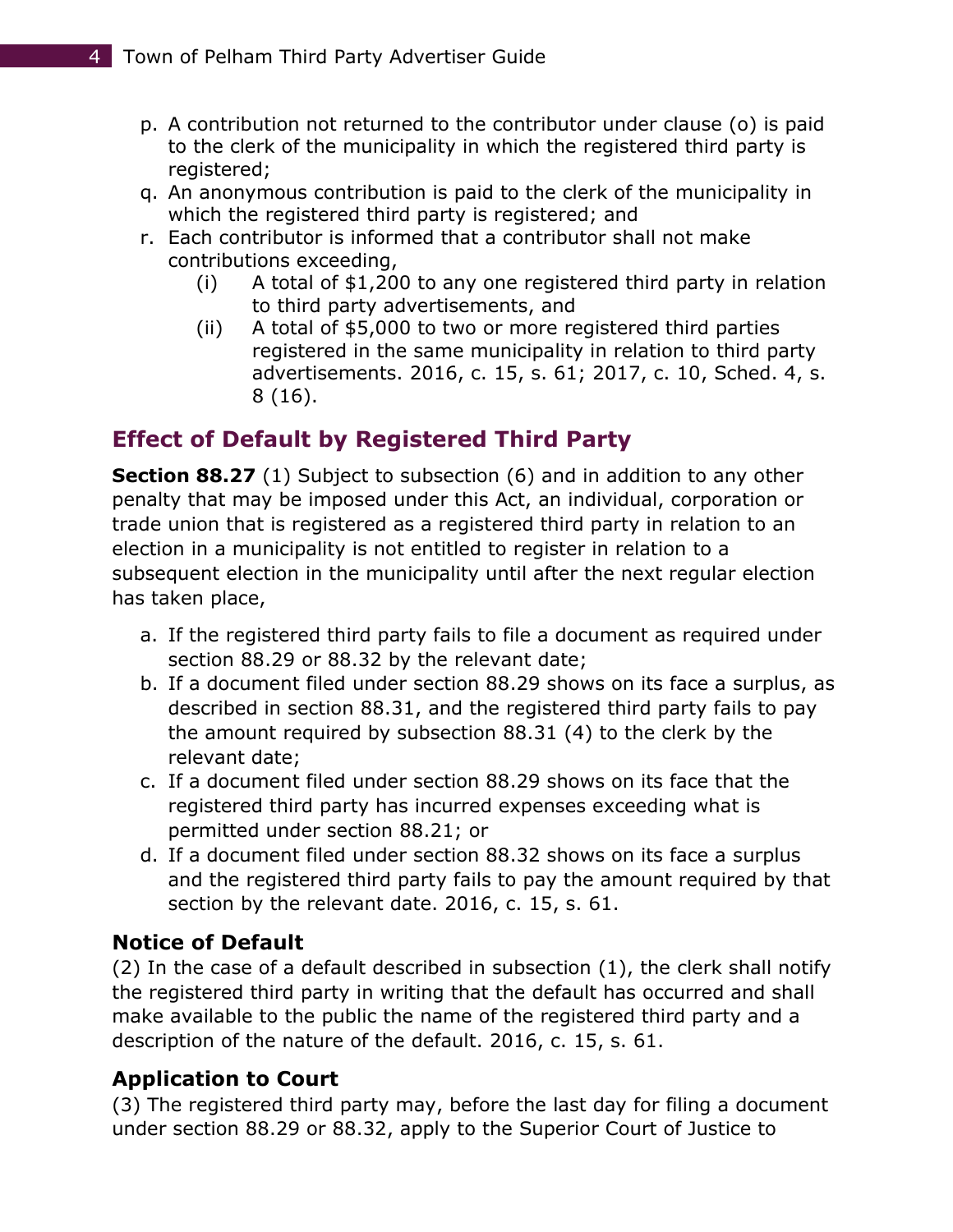extend the time for filing the document under that section and, if the court is satisfied there are mitigating circumstances justifying a later date for filing the document, the court may grant an extension for the minimum period of time necessary to enable the registered third party to file the document but the court shall not grant an extension of more than 90 days. 2016, c. 15, s. 61.

## <span id="page-5-0"></span>**Notice to Clerk**

(4) If a registered third party makes an application under subsection (3), the registered third party shall notify the clerk in writing before 2 p.m. on the last day for filing a document under section 88.29 or 88.32 that the application has been made. 2016, c. 15, s. 61.

#### <span id="page-5-1"></span>**Effect of Extension**

(5) If the court grants an extension under subsection (3), the penalty set out in subsection (1) applies only if the registered third party has not filed the document before the end of the extension. 2016, c. 15, s. 61.

#### <span id="page-5-2"></span>**Cessation of Penalty**

(6) The penalty set out in subsection (1) for a default described in clause (1) (a) does not take effect if, no later than 2 p.m. on the day that is 30 days after the applicable day for filing the document, the registered third party files the relevant document as required under section 88.29 or 88.32 and pays the clerk a late filing fee of \$500. 2016, c. 15, s. 61.

#### <span id="page-5-3"></span>**Late Filing Fee**

(7) The late filing fee is the property of the municipality. 2016, c. 15, s. 61.

# <span id="page-5-4"></span>**Financial Statements, Etc. of Registered Third Parties**

**Section 88.29** (1) On or before 2 p.m. on the filing date, a registered third party shall file with the clerk of the municipality in which he, she or it registered a financial statement and auditor's report, each in the prescribed form, reflecting the registered third party's campaign finances in relation to third party advertisements,

- a. In the case of a regular election, as of December 31 in the year of the election; and
- b. In the case of a by-election, as of the 45th day after voting day. 2016, c. 15, s. 61.

## <span id="page-5-5"></span>**Error in Financial Statement**

(2) If an error is identified in a filed financial statement, the registered third party may withdraw the statement and, at the same time, file a corrected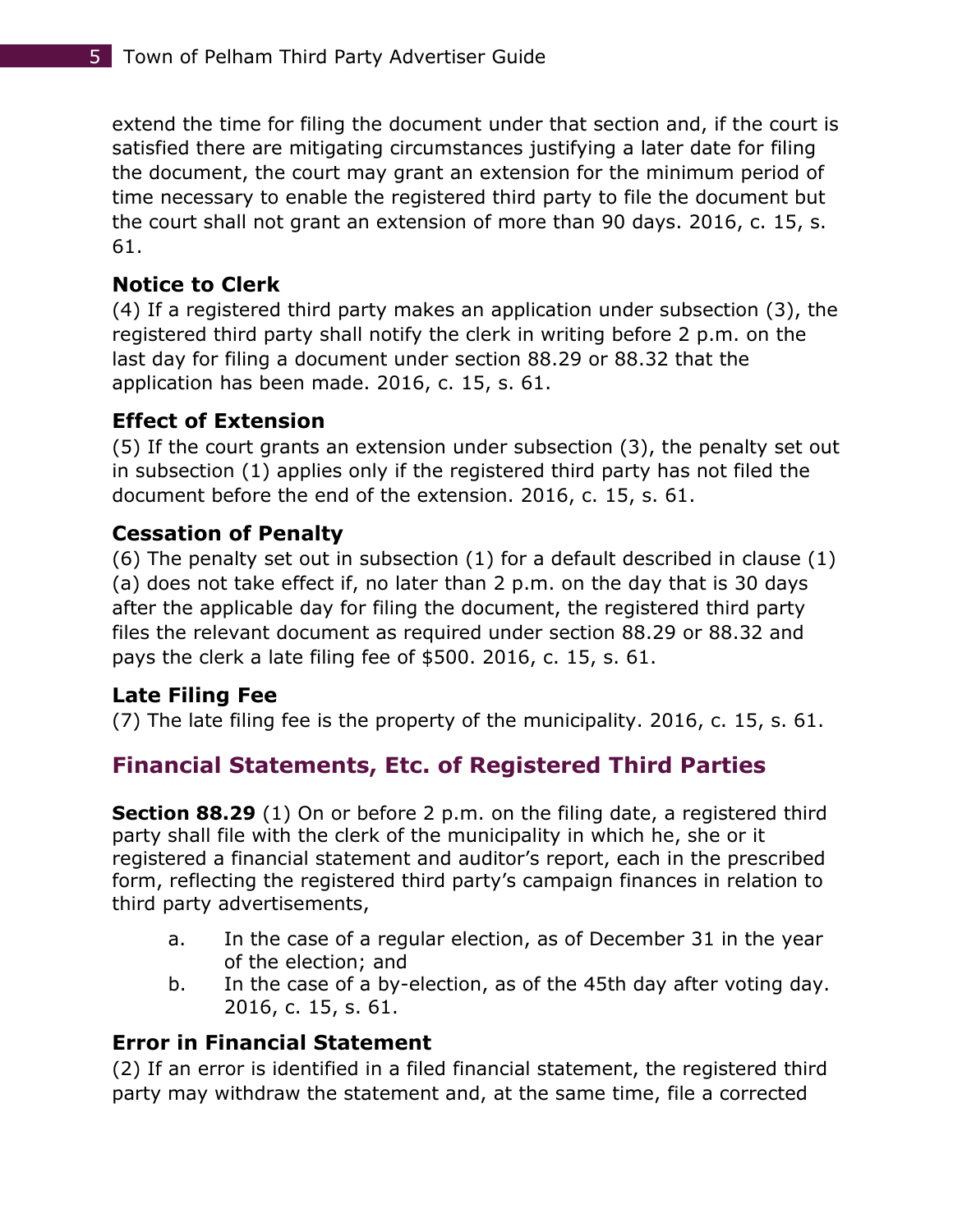financial statement and auditor's report on or before the applicable filing date under section 88.30. 2016, c. 15, s. 61.

## <span id="page-6-0"></span>**Supplementary Financial Statement and Auditor's Report**

(3) If the campaign period for the registered third party in relation to an election in the municipality continues during all or part of the supplementary reporting period, the registered third party shall, before 2 p.m. on the supplementary filing date, file a supplementary financial statement and auditor's report for the supplementary reporting period. 2016, c. 15, s. 61.

# <span id="page-6-1"></span>**Supplementary Report**

(4) A supplementary financial statement or auditor's report shall include all the information contained in the initial statement or report filed under subsection (1), updated to reflect the changes to the registered third party's campaign finances during the supplementary reporting period. 2016, c. 15, s. 61.

## <span id="page-6-2"></span>**Auditor**

(5) An auditor's report shall be prepared by an auditor licensed under the Public Accounting Act, 2004. 2016, c. 15, s. 61.

# <span id="page-6-3"></span>**Exception re Auditor's Report**

(6) No auditor's report is required if the total contributions received and total expenses incurred in the registered third party's campaign in relation to third party advertisements during an election in the municipality up to the end of the relevant period are each equal to or less than \$10,000. 2016, c. 15, s. 61.

# <span id="page-6-4"></span>**Notice from Clerk, Before Filing Date**

(7) At least 30 days before the filing date, the clerk shall give notice of the filing requirements of this section and the penalties set out in subsections 88.27 (1) and 92 (4) to every registered third party that registered in the municipality. 2016, c. 15, s. 61.

## <span id="page-6-5"></span>**Same, Before Supplementary Filing Date**

(8) At least 30 days before the supplementary filing date, the clerk shall give notice of the filing requirements of this section and the penalties set out in subsections 88.27 (1) and 92 (4) to every registered third party that gave notice to the clerk under paragraph 4 of section 88.28. 2016, c. 15, s. 61.

## <span id="page-6-6"></span>**Electronic Filing**

(9) The clerk may provide for electronic filing under this section and may establish conditions and limits with respect to electronic filing. 2016, c. 15, s. 61.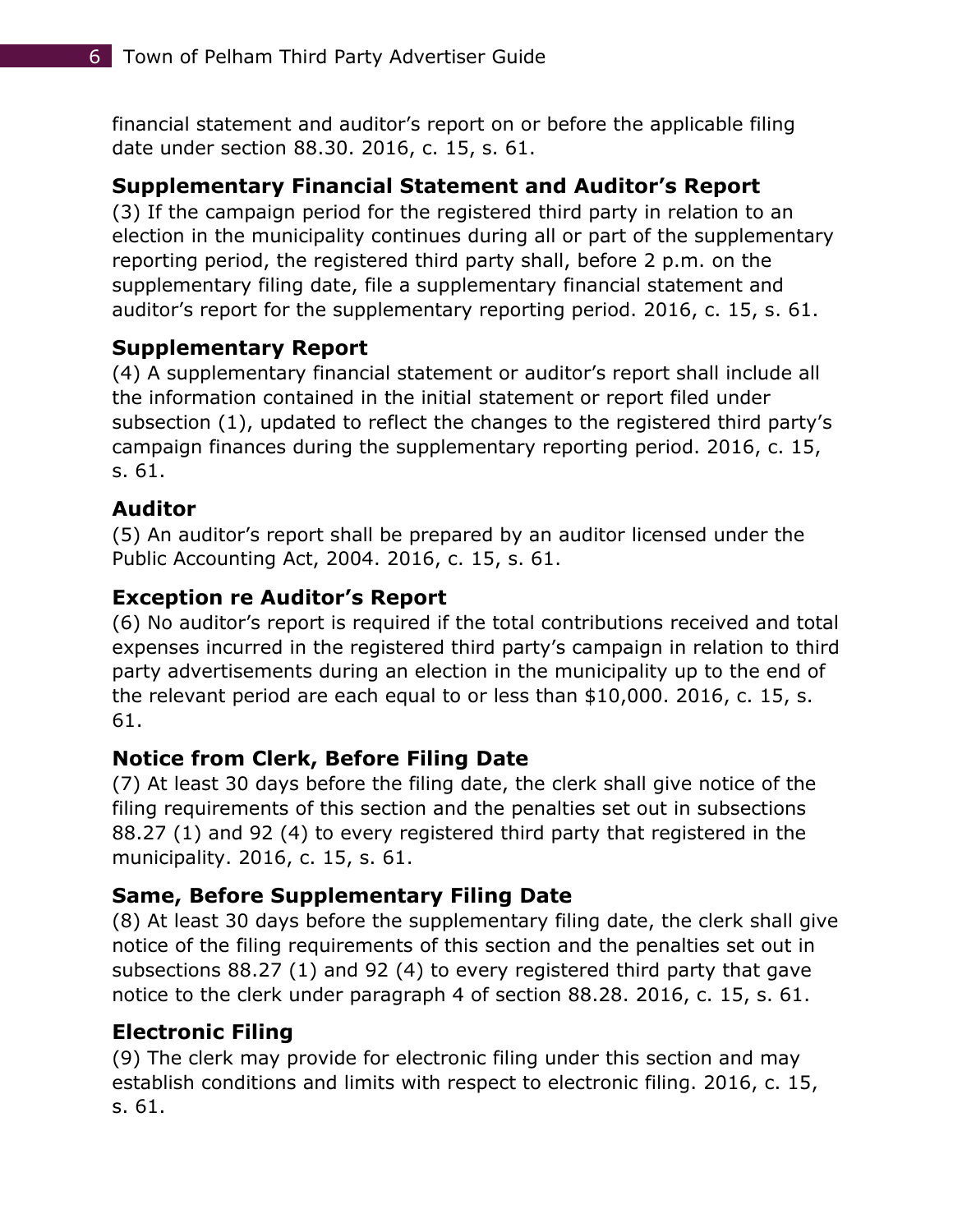#### <span id="page-7-0"></span>**Documents Filed After Filing Date**

(10) If the documents required to be filed under this section are not filed by 2 p.m. on the day that is 30 days after the applicable day for filing the documents, the clerk shall accept the documents only for the purpose of making the documents available under subsection 88 (9.1). 2016, c. 15, s. 61.

#### <span id="page-7-1"></span>**Report by Clerk**

(11) As soon as possible after April 30 in the year following a regular election or 75 days after voting day in a by-election, the clerk shall make available to the public on a website or in another electronic format a list of all registered third parties for the election along with an indication of whether each has filed a financial statement and auditor's report under subsection (1). 2016, c. 15, s. 61.

# <span id="page-7-2"></span>**Return of Surplus for Subsequent Expenses**

**Section 88.32** This section applies if all of the following circumstances exist:

- 1. A candidate or registered third party has paid a surplus to the clerk under subsection 88.31 (4).
- 2. The candidate's election campaign period has ended under paragraph 2, 3 or 4 of subsection 88.24 (1) or the registered third party's campaign period has ended under paragraph 2 or 3 of section 88.28.
- 3. It is no longer possible to recommence the campaign period under paragraph 5 of subsection 88.24 (1) or paragraph 4 of section 88.28.
- 4. The candidate or registered third party subsequently incurs expenses relating to a compliance audit. 2016, c. 15, s. 62.

## <span id="page-7-3"></span>**Return of Surplus**

(2) If the candidate or registered third party notifies the clerk in writing that he, she or it is incurring subsequent expenses relating to a compliance audit, the clerk shall return the amount of the surplus, with interest, to the candidate or registered third party. 2016, c. 15, s. 62.

## <span id="page-7-4"></span>**Effect of Return of Surplus**

(3) If the surplus is returned to the candidate or registered third party, he, she or it is permitted to incur expenses relating to a compliance audit but no other expenses may be incurred. 2016, c. 15, s. 62.

## <span id="page-7-5"></span>**Reporting Periods**

(4) The first reporting period of the candidate or registered third party under this section begins on the day after the surplus is returned and ends 90 days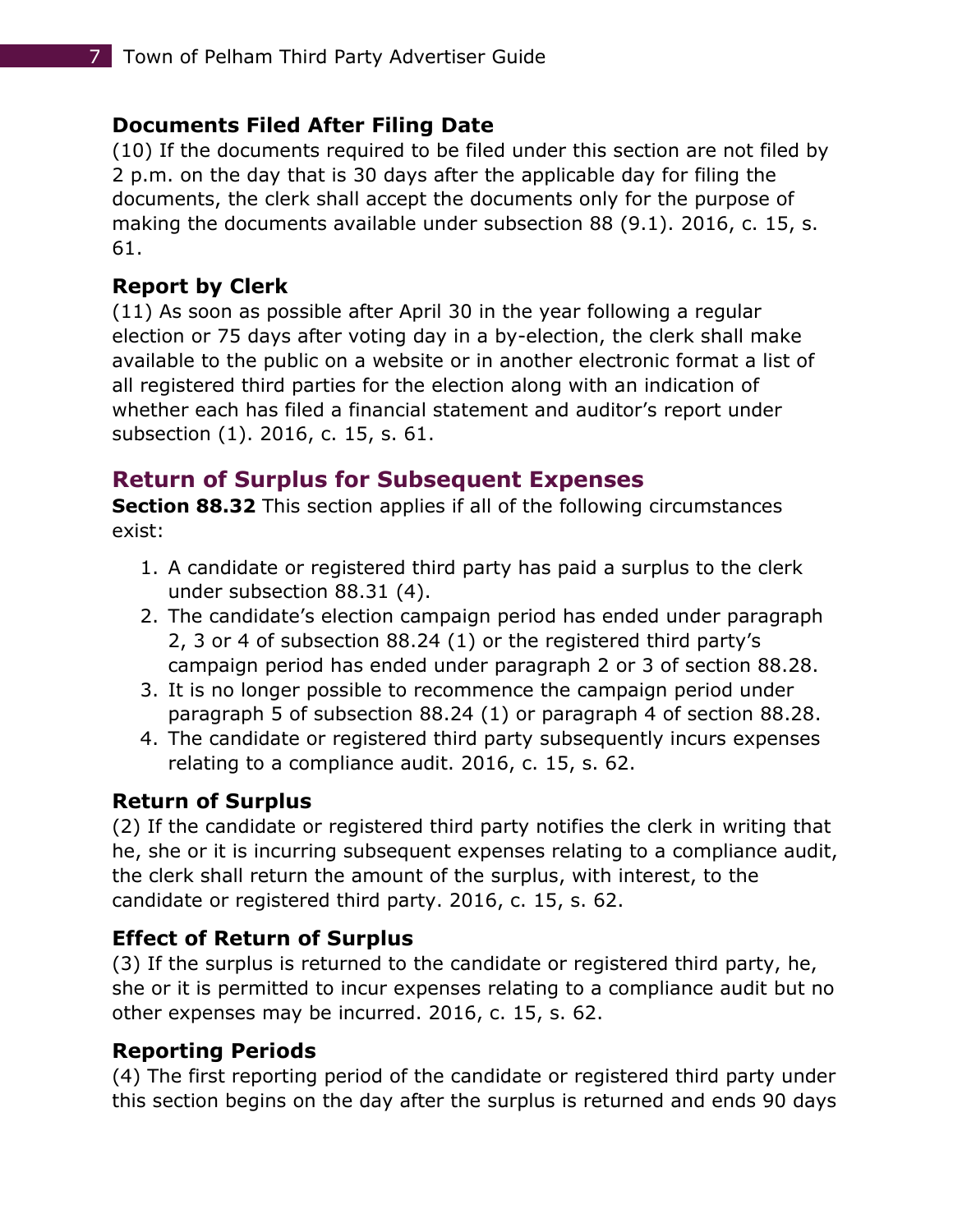later, and each successive period of 90 days is a further reporting period. 2016, c. 15, s. 62.

#### <span id="page-8-0"></span>**Financial Statements**

(5) For each reporting period, the candidate or registered third party shall file with the clerk a financial statement in the prescribed form reflecting the expenses of the candidate or registered third party for the reporting period, and the financial statement must be filed no later than 2 p.m. on the 10th day after the end of the reporting period. 2016, c. 15, s. 62.

#### <span id="page-8-1"></span>**Final Financial Statement**

(6) If, during a reporting period, the amount of surplus is reduced to zero or any remaining surplus is no longer required by the candidate or registered third party for expenses relating to a compliance audit, the candidate or registered third party shall file a final financial statement. 2016, c. 15, s. 62.

#### <span id="page-8-2"></span>**Repayment of Remaining Surplus**

(7) If the final financial statement indicates that there is any remaining surplus, the candidate or registered third party shall pay the remaining surplus to the clerk when the financial statement is filed. 2016, c. 15, s. 62.

#### <span id="page-8-3"></span>**Remaining Surplus Held in Trust by Clerk**

(8) The clerk shall hold the amount of the remaining surplus in trust for the candidate or registered third party. 2016, c. 15, s. 62.

#### <span id="page-8-4"></span>**Release of Amount if another Compliance Audit**

(9) If, after the candidate or registered third party pays the remaining surplus to the clerk, another compliance audit commences, subsections (2) to (8) apply, with necessary modifications, with respect to the subsequent compliance audit. 2016, c. 15, s. 62.

#### <span id="page-8-5"></span>**Amount to become Property of Municipality of Local Board**

(10) The amount of the remaining surplus becomes the property of the municipality or the local board, as the case may be, when the compliance audit is finally determined and the period for commencing any other compliance audit has expired. 2016, c. 15, s. 62.

## <span id="page-8-6"></span>**Offences by Registered Third Party – Exceptions**

#### <span id="page-8-7"></span>**Exception, Action in Good Faith**

(5) However, if the presiding judge finds that the registered third party, acting in good faith, committed the offence inadvertently or because of an error in judgment, the penalty described in subsection 88.27 (1) does not apply. 2016, c. 15, s. 68 (2).